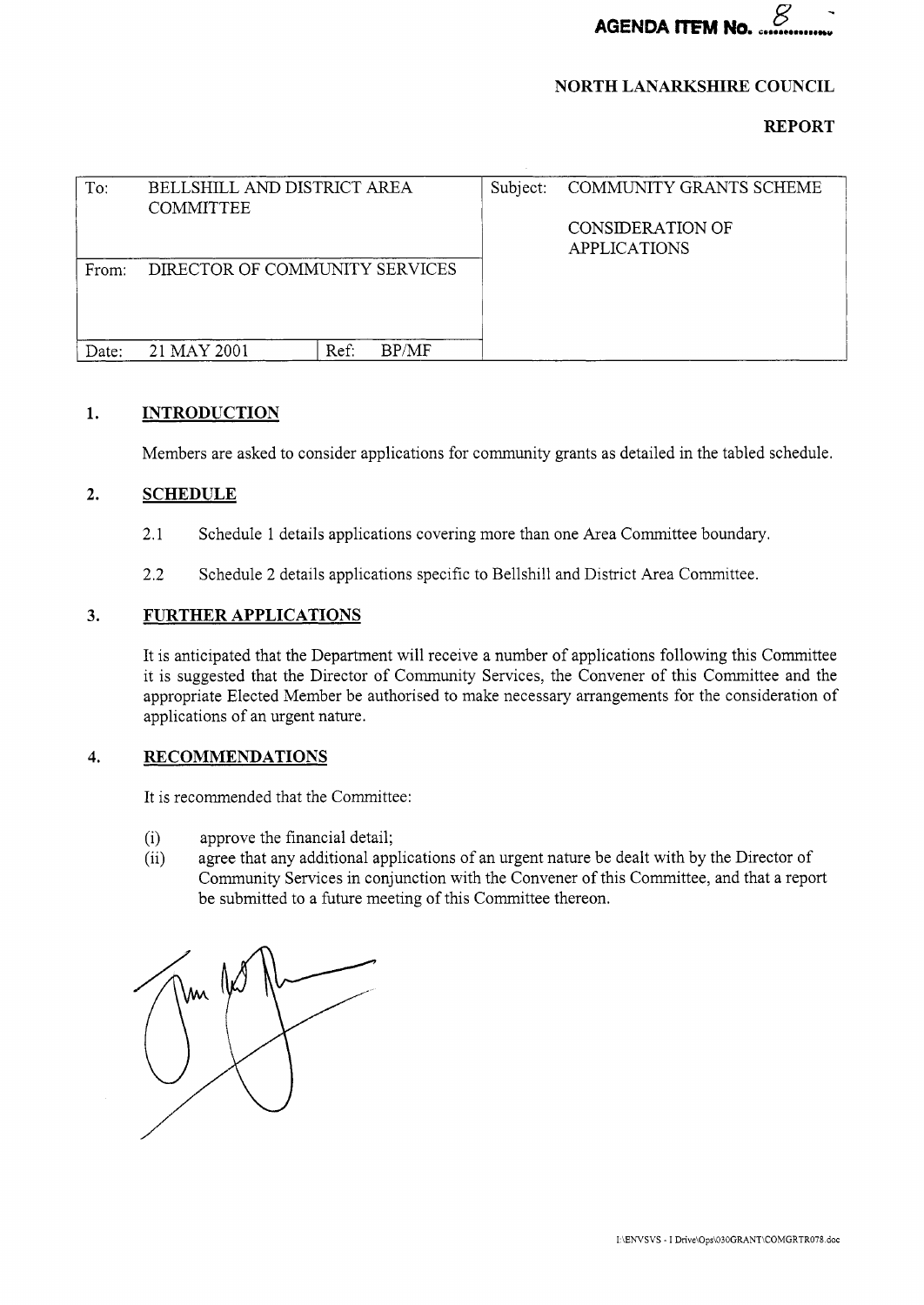# <span id="page-1-0"></span>**APPLICATIONS COVERING MORE THAN ONE AREA COMMITTEE BOUNDARY**

|                                                                            |                                             | $\sim$                                                                                                                                                 |           |                                                                                                                                                                                                                                                                                                                                                              |                          |       |
|----------------------------------------------------------------------------|---------------------------------------------|--------------------------------------------------------------------------------------------------------------------------------------------------------|-----------|--------------------------------------------------------------------------------------------------------------------------------------------------------------------------------------------------------------------------------------------------------------------------------------------------------------------------------------------------------------|--------------------------|-------|
|                                                                            |                                             | APPLICATIONS COVERING MORE THAN ONE AREA COMMITTEE BOUNDARY                                                                                            |           |                                                                                                                                                                                                                                                                                                                                                              |                          |       |
| <b>Ref No:</b>                                                             | Name of Group                               | Purpose                                                                                                                                                | Amount    | Area/Ward No:                                                                                                                                                                                                                                                                                                                                                | Recommendation           | Total |
|                                                                            |                                             | <b>Continued Applications</b>                                                                                                                          | Requested |                                                                                                                                                                                                                                                                                                                                                              |                          |       |
|                                                                            | Senior Citizens and Lunch Club,<br>Carfin   | (Area Committees should only consider applications relevant to their areas)<br>assist with the cost of two summer outings<br>(previously awarded £200) | £500      | 29                                                                                                                                                                                                                                                                                                                                                           | $5 - £50$                |       |
|                                                                            | Flowerhill Senior Citizens Club,<br>Airdrie | assist with costs of outing                                                                                                                            | £300      | 34, 41, 43, 44, 46, 49, 50                                                                                                                                                                                                                                                                                                                                   | $44 - £50$<br>$46 - £50$ |       |
|                                                                            | Villa Park Boys Club,<br>Motherwell         | assist with purchase of tops for training<br>purposes                                                                                                  | £300      | 4, 5, 16, 29                                                                                                                                                                                                                                                                                                                                                 |                          |       |
|                                                                            | Lanarkshire Cecilian Orchestra,<br>Hamilton | (previously awarded £250)<br>assist with costs of advertising and hiring<br>concert hall                                                               | £650      | 2, 3, 4, 5, 11, 12, 14                                                                                                                                                                                                                                                                                                                                       |                          |       |
| ALL:CG00/01 - 702<br>ALL:CG01/02 - 1<br>ALL:CG01/02 - 2<br>ALL:CG01/02 - 3 |                                             |                                                                                                                                                        |           |                                                                                                                                                                                                                                                                                                                                                              |                          |       |
|                                                                            |                                             | (previously awarded £250)                                                                                                                              |           |                                                                                                                                                                                                                                                                                                                                                              |                          |       |
|                                                                            | $\sim$ $\sim$                               |                                                                                                                                                        |           |                                                                                                                                                                                                                                                                                                                                                              |                          |       |
|                                                                            |                                             |                                                                                                                                                        |           |                                                                                                                                                                                                                                                                                                                                                              |                          |       |
|                                                                            |                                             |                                                                                                                                                        |           |                                                                                                                                                                                                                                                                                                                                                              |                          |       |
|                                                                            |                                             |                                                                                                                                                        |           |                                                                                                                                                                                                                                                                                                                                                              | $\sim 1000$ km s $^{-1}$ |       |
|                                                                            |                                             | N.B Continued applications which do not attract a recommendation to fund will receive no further consideration, and accordingly applicants will be     |           | $\label{eq:2.1} \frac{1}{2} \sum_{i=1}^n \frac{1}{2} \sum_{j=1}^n \frac{1}{2} \sum_{j=1}^n \frac{1}{2} \sum_{j=1}^n \frac{1}{2} \sum_{j=1}^n \frac{1}{2} \sum_{j=1}^n \frac{1}{2} \sum_{j=1}^n \frac{1}{2} \sum_{j=1}^n \frac{1}{2} \sum_{j=1}^n \frac{1}{2} \sum_{j=1}^n \frac{1}{2} \sum_{j=1}^n \frac{1}{2} \sum_{j=1}^n \frac{1}{2} \sum_{j=1}^n \frac{$ |                          |       |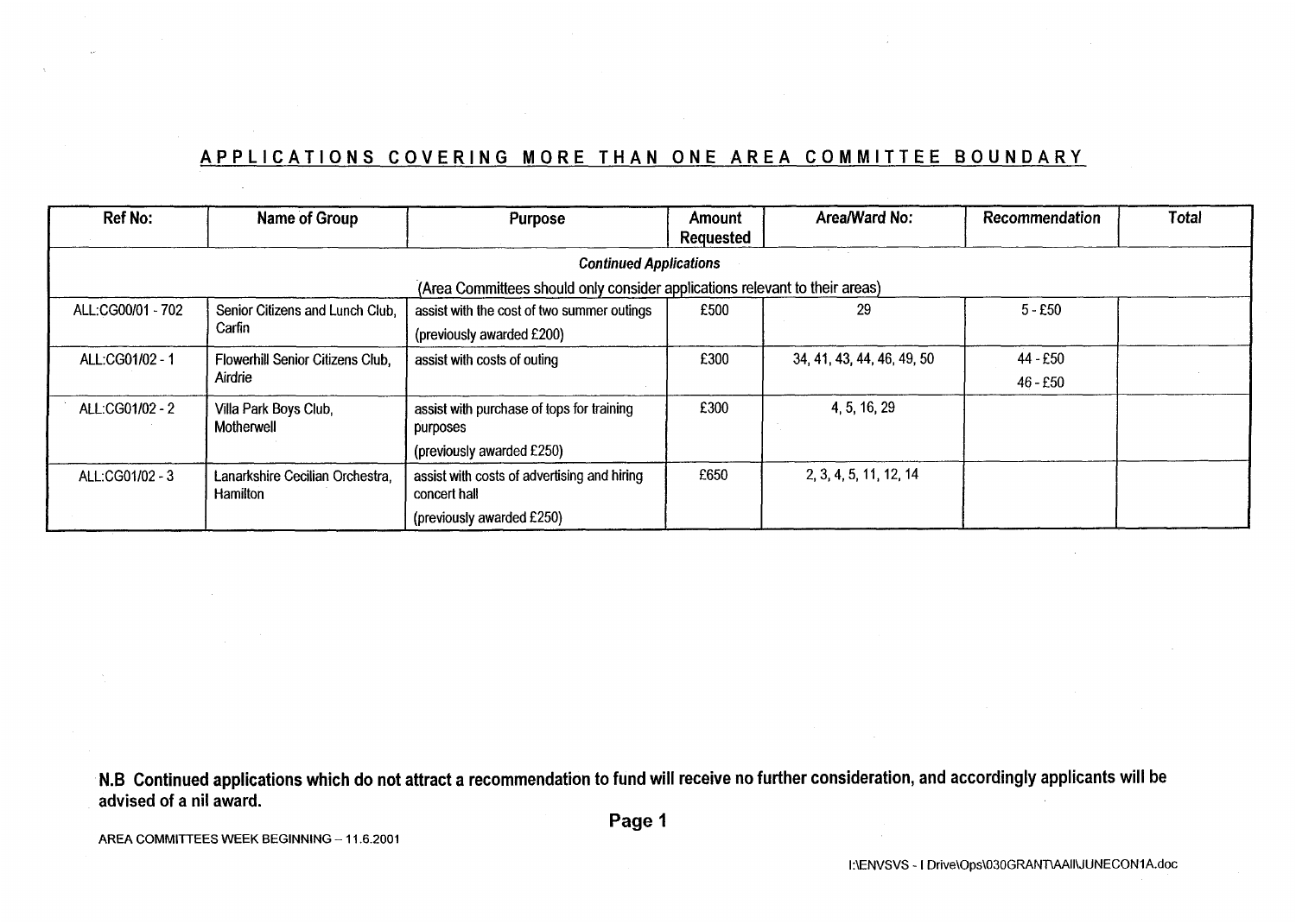<span id="page-2-0"></span>

| Ref No:                         | Name of Group        | Purpose                                       | Amount<br>Requested | Area/Ward No: | Recommendation | Total |
|---------------------------------|----------------------|-----------------------------------------------|---------------------|---------------|----------------|-------|
| ALL:CG01/02 - 4                 | Menopause Research & | assist with costs of advertising and printing | £1500               | 1 to 70       | $8 - £50$      |       |
| Information Service, Motherwell |                      | of information packs and leaflets             |                     |               | $9 - £20$      |       |
|                                 |                      | (previously awarded £71)                      |                     |               | $14 - £50$     |       |
|                                 |                      |                                               |                     |               | $16 - Nil$     |       |
|                                 |                      |                                               |                     |               | $21 - Nil$     |       |
|                                 |                      |                                               |                     |               | $22 - Nil$     |       |
|                                 |                      |                                               |                     |               | $23 - Nil$     |       |
|                                 |                      |                                               |                     |               | 24 - £20       |       |
|                                 |                      |                                               |                     |               | 44 - £25       |       |
|                                 |                      |                                               |                     |               | $47 - Nil$     |       |
|                                 |                      |                                               |                     |               | $55 - £70$     |       |

**N.B Continued applications which do not attract a recommendation to fund will receive no further consideration, and accordingly applicants will be advised of a nil award.** 

AREA COMMITTEES **WEEK** BEGINNING - **11.6.2001**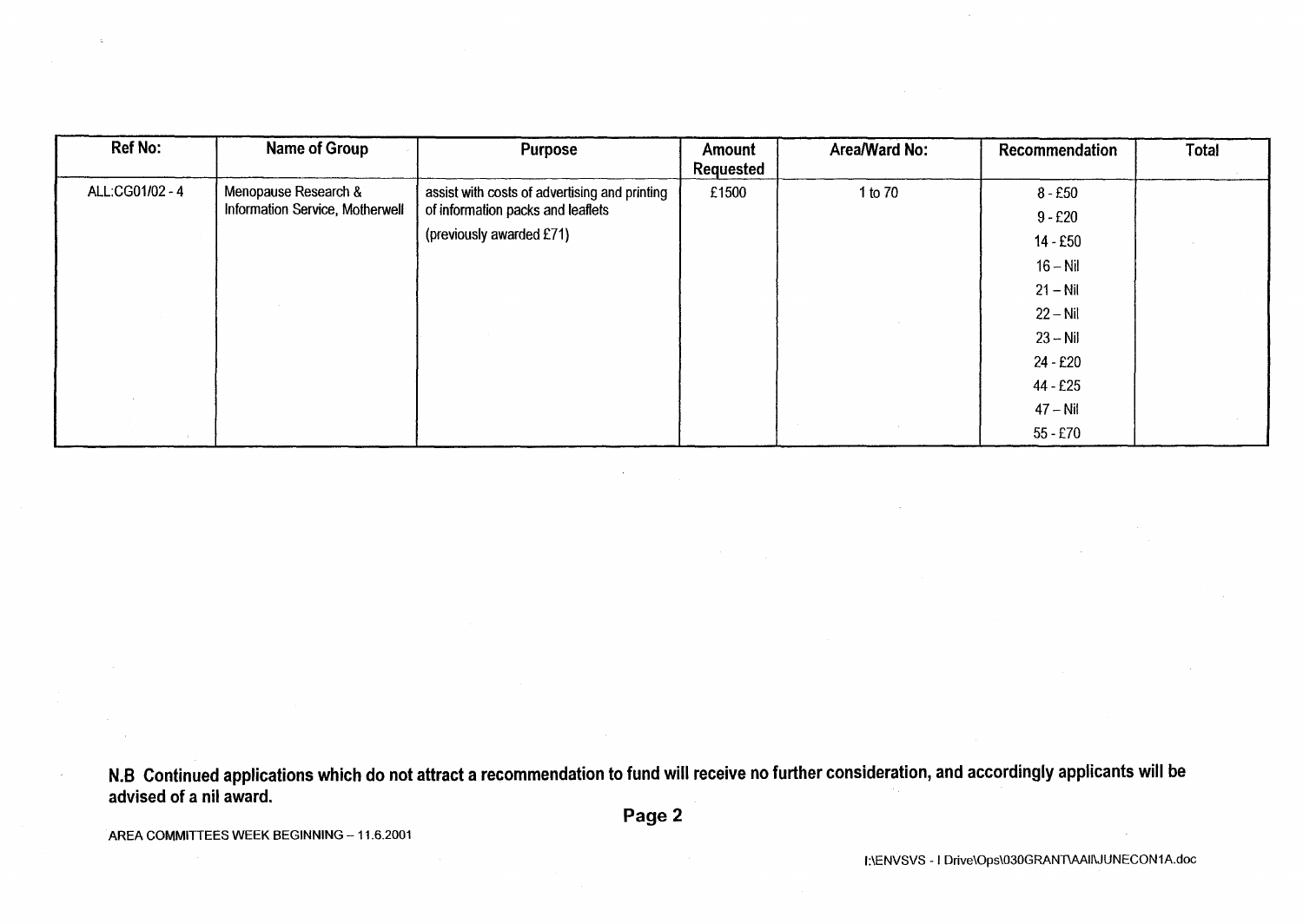# **APPLICATIONS COVERING MORE THAN ONE AREA COMMITTEE BOUNDARY**

| <b>Ref No:</b>   | Name of Group                                              | Purpose                                                                         | <b>Amount</b><br>Requested | Area/Ward No:                | Recommendation | Total |
|------------------|------------------------------------------------------------|---------------------------------------------------------------------------------|----------------------------|------------------------------|----------------|-------|
|                  |                                                            | New Applications Received Up to 1 June 2001                                     |                            |                              |                |       |
|                  |                                                            | (Area Committees should only consider applications relevant to their areas)     |                            |                              |                |       |
| ALL:CG01/02 - 84 | <b>Craigneuk Undaunted Purple</b><br>Heroes LOL 68, Wishaw | assist with costs of painting exterior of halls<br>and landscaping front garden | £1500                      | 1, 4, 6, 7                   | $6 - £250$     |       |
| ALL:CG01/02 - 85 | St Monica's Ramblers Club,                                 | assist with costs of rucksacks, maps and                                        | £500                       | 24, 26, 30, 31, 33, 35 to 40 | 37 - £400      | £500  |
|                  | Coatbridge                                                 | transport                                                                       |                            |                              | $40 - £100$    |       |
| ALL:CG01/02 - 86 | Firpark Alma Club, Motherwell                              | assist with costs of dinner dance to                                            | £1000                      | 1 to 70                      | $6 - £100$     |       |
|                  | celebrate 20th anniversary                                 |                                                                                 |                            | $9 - £15$                    |                |       |
|                  |                                                            |                                                                                 |                            |                              | $21 - Nil$     |       |
|                  |                                                            |                                                                                 |                            |                              | $22 - Nil$     |       |
|                  |                                                            |                                                                                 |                            |                              | $23 - Nil$     |       |
|                  |                                                            |                                                                                 |                            |                              | $24 - £20$     |       |
|                  |                                                            |                                                                                 |                            |                              | $47 - Nil$     |       |
| ALL:CG01/02 - 87 | Headway Motherwell, Carfin                                 | assist with costs of transport for members                                      | £2000                      | 1, 3 to 30, 56               | $5 - £100$     |       |
|                  |                                                            | to attend group meetings                                                        |                            |                              | $21 - Nil$     |       |
|                  |                                                            |                                                                                 |                            |                              | $22 - Nil$     |       |
|                  |                                                            |                                                                                 |                            |                              | $23 - Nil$     |       |
|                  |                                                            |                                                                                 |                            |                              | 24 - £50       |       |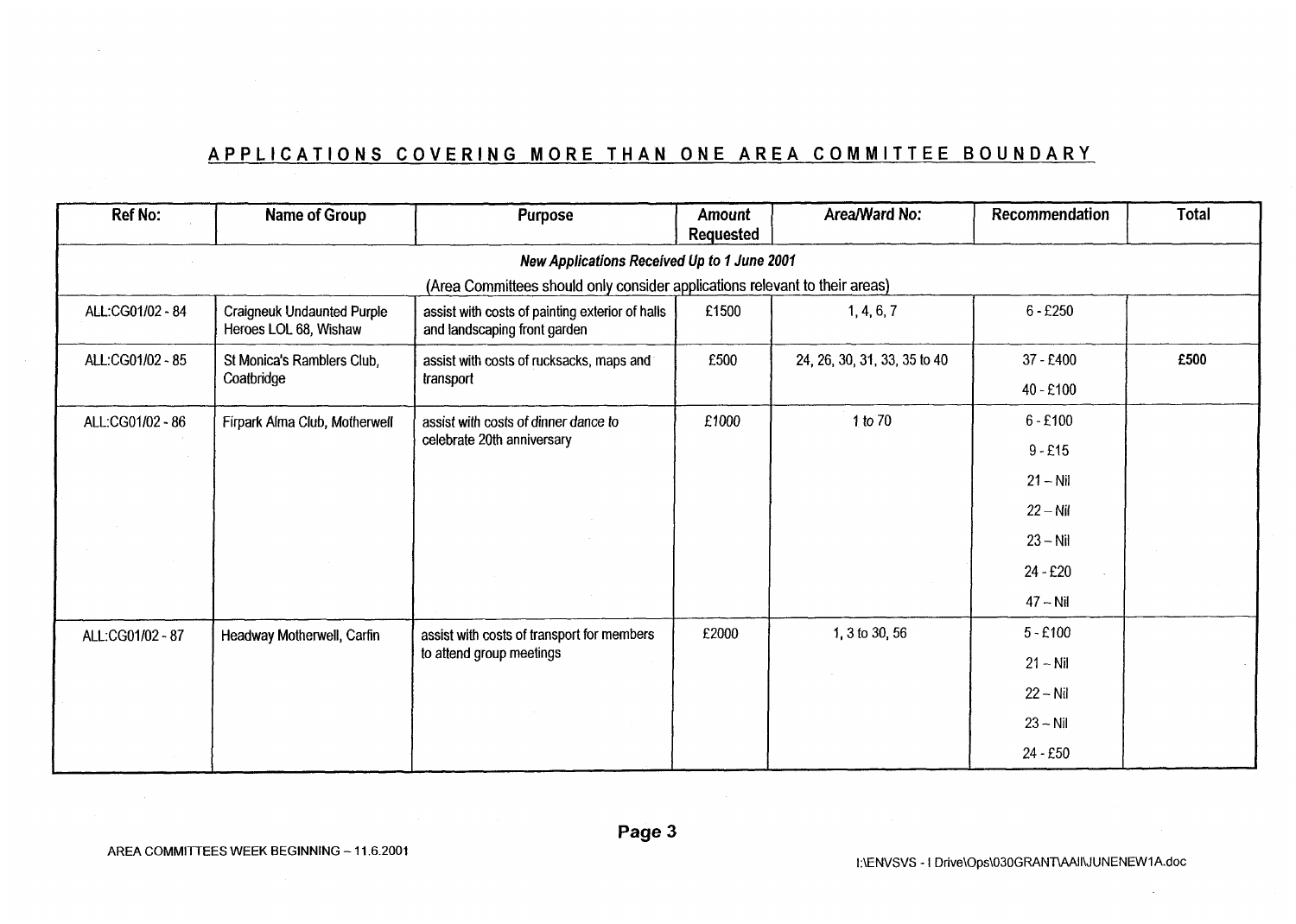| Ref No:          | Name of Group                                       | Purpose                                     | Amount<br><b>Requested</b> | Area/Ward No:              | Recommendation | Total |
|------------------|-----------------------------------------------------|---------------------------------------------|----------------------------|----------------------------|----------------|-------|
| ALL:CG01/02 - 88 | <b>Wishaw Ex-Servicemens Senior</b>                 | assist with costs of annual dinner and      | £350                       | 6, 7, 8, 9, 10, 13, 14, 15 | $6 - £100$     | £350  |
|                  | Citizen Section, Wishaw                             | social night                                |                            |                            | $7 - £45$      |       |
|                  |                                                     |                                             |                            |                            | $8 - £55$      |       |
|                  |                                                     |                                             |                            |                            | $10 - £50$     |       |
|                  |                                                     |                                             |                            |                            | 14 - £100      |       |
|                  |                                                     |                                             |                            |                            | $16 - Nil$     |       |
| ALL:CG01/02 - 89 | Cleland Church Choir, Cleland                       | assist with purchase of portable keyboard   | £500                       | 1 to 30                    | $9 - £15$      |       |
|                  |                                                     |                                             |                            |                            | $21 - Nil$     |       |
|                  |                                                     |                                             |                            |                            | $22 - Nil$     |       |
|                  |                                                     |                                             |                            |                            | $23 -$ Nil     |       |
| ALL:CG01/02 - 90 | Craigneuk Orange Blossom<br>Juvenile LOL 90, Wishaw | assist with purchase of pool table          | £750                       | 1, 4, 6                    | $6 - £250$     |       |
| ALL:CG01/02 - 91 | Westend Ladies Bowlers,                             | assist with purchase of trophy and costs of | £300                       | 31 to 40, 47               | 40 - £200      |       |
|                  | Coatbridge                                          | hospitality                                 |                            |                            | $47 - Nil$     |       |
| ALL:CG01/02 - 92 | Pride of Ulster LLOL 24,                            | assist with purchase of gas cooker          | £1000                      | 6, 7, 9, 12, 14            | $6 - £250$     |       |
|                  | Wishaw                                              |                                             |                            |                            | $9 - £50$      |       |
| ALL:CG01/02 - 93 | <b>Chest Heart Stroke Scotland</b>                  | assist with costs of transport and summer   | £1100                      | 31 to 40                   | $56 - £50$     |       |
|                  | Volunteer Stroke Service,<br>Coatbridge Cumbernauld | outing                                      |                            | 53 to 70                   | $58 - £30$     |       |
|                  |                                                     |                                             |                            |                            | $61 - £40$     |       |

 $\sim 10^{-1}$ 

 $\sim 10^7$ 

 $\mathcal{L}^{\text{max}}_{\text{max}}$ 

 $\rightarrow$ 

 $\sim 10^{11}$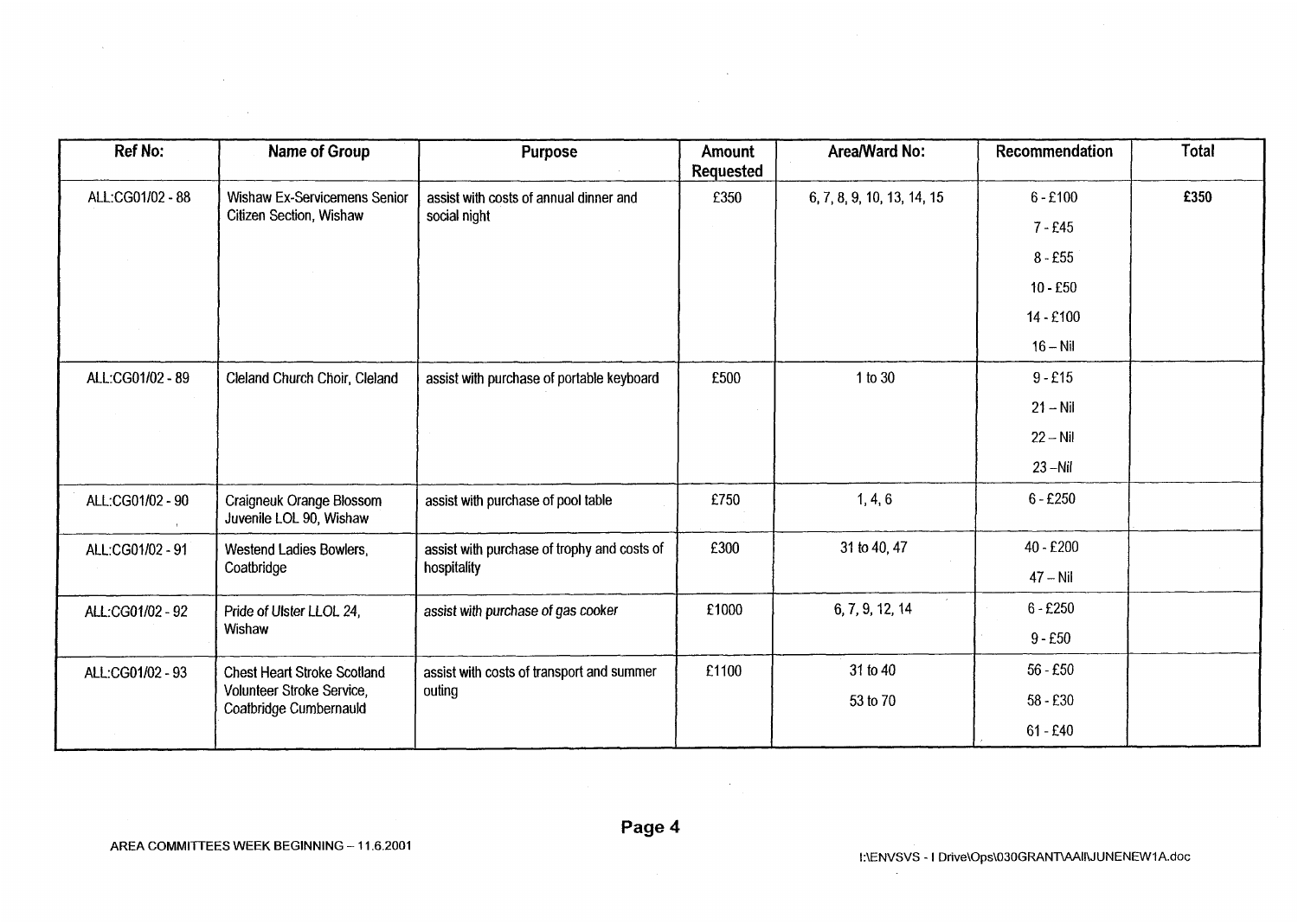| <b>Ref No:</b>   | Name of Group                                    | Purpose                                           | <b>Amount</b><br><b>Requested</b> | Area/Ward No:      | Recommendation | Total |
|------------------|--------------------------------------------------|---------------------------------------------------|-----------------------------------|--------------------|----------------|-------|
| ALL:CG01/02 - 94 | Monklands Carers Respite                         | assist with costs of hall hire, printing of       | £1250                             | 31 to 49           | 33 - £100      |       |
|                  | Group, Coatbridge                                | book, new activities and social events            |                                   |                    | 34 - £100      |       |
|                  |                                                  |                                                   |                                   |                    | $37 - £100$    |       |
|                  |                                                  |                                                   |                                   |                    | $38 - £100$    |       |
|                  |                                                  |                                                   |                                   |                    | 40 - £100      |       |
|                  |                                                  |                                                   |                                   |                    | 44 - £100      |       |
|                  |                                                  |                                                   |                                   |                    | 46 - £100      |       |
|                  |                                                  |                                                   |                                   |                    | 47 - £60       |       |
|                  |                                                  |                                                   |                                   |                    | 49 - £75       |       |
| ALL:CG01/02 - 95 | Over Sixties Club, New<br>Stevenston             | assist with costs of weekend trip to<br>Blackpool | £2000                             | 5, 27, 28          | $5 - £100$     |       |
| ALL:CG01/02 - 96 | Stoneyetts Bowling Club,                         | assist with costs of providing disabled           | £1500                             | 33, 67, 68, 69, 70 | 67 - £300      |       |
|                  | Moodiesburn                                      | access at bowling green                           |                                   |                    | 68 - £200      |       |
|                  |                                                  |                                                   |                                   |                    | 70 - £50       |       |
| ALL:CG01/02 - 97 | Central North Lanarkshire                        | assist with costs of awards ceremony              | £500                              | 31 to 52           | 44 - £25       |       |
|                  | Befriending Project for Older<br>People, Airdrie |                                                   |                                   | 64 to 70           | $46 - £50$     |       |
|                  |                                                  |                                                   |                                   |                    | 47 - £25       |       |
|                  |                                                  |                                                   |                                   |                    | 49 - £50       |       |
|                  |                                                  |                                                   |                                   |                    | 68 - £50       |       |

 $\sim 10^{-1}$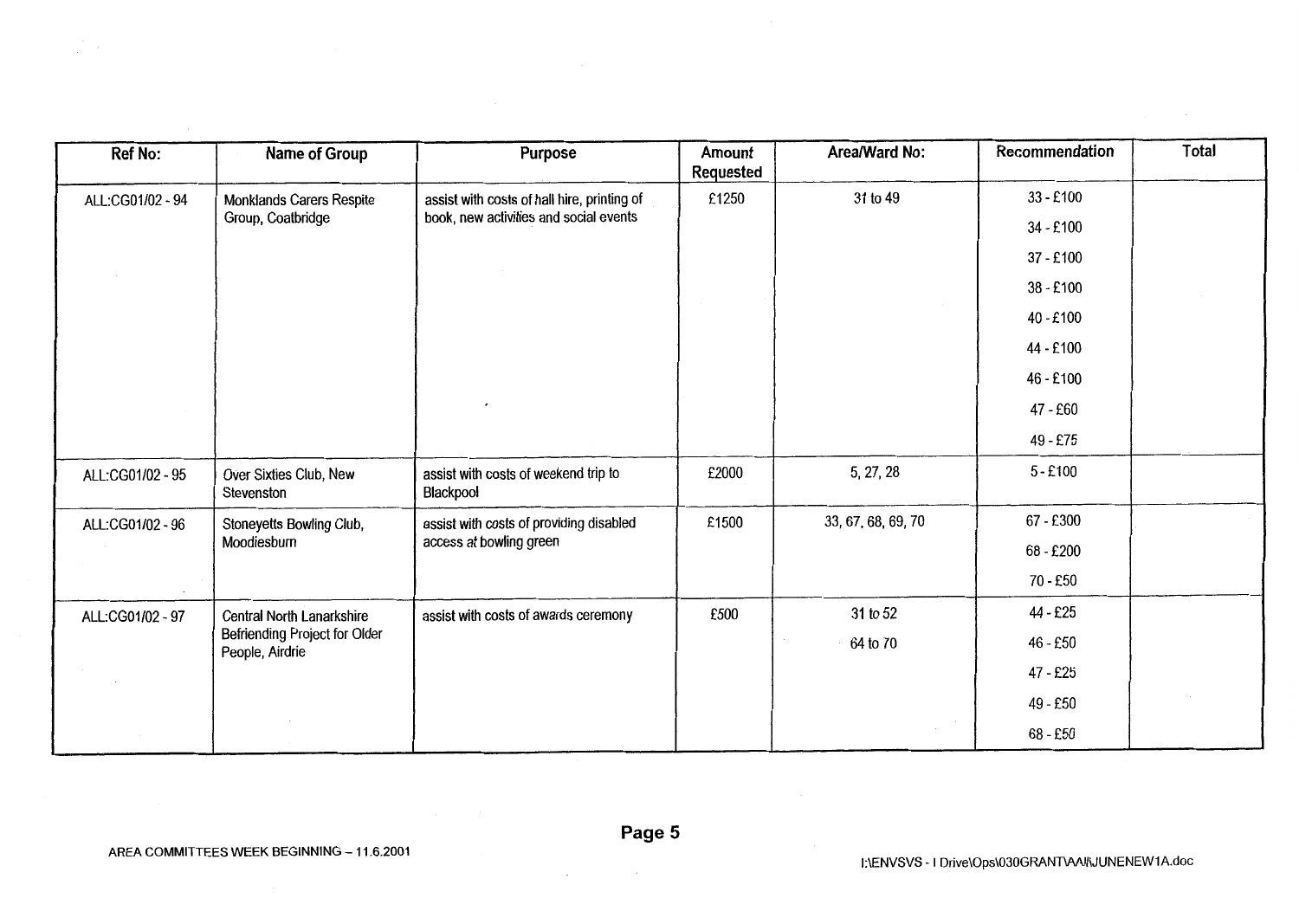| <b>Ref No:</b>    | Name of Group                                                             | Purpose                                     | Amount<br>Requested | Area/Ward No: | Recommendation | Total |
|-------------------|---------------------------------------------------------------------------|---------------------------------------------|---------------------|---------------|----------------|-------|
| ALL:CG01/02 - 98  | Redburn After School Care and                                             | assist with costs of publicity and training | £2000               | 31 to 70      | 44 - £25       |       |
|                   | Leisure Scheme Childrens<br>Committee (R.A.S.C.A.L.S.C.C),<br>Cumbernauld |                                             |                     |               | $47 - Nil$     |       |
|                   |                                                                           |                                             |                     |               | $55 - £50$     |       |
|                   |                                                                           |                                             |                     | $56 - £50$    |                |       |
|                   |                                                                           |                                             |                     |               | $58 - £30$     |       |
|                   |                                                                           |                                             |                     |               | $60 - £20$     |       |
|                   |                                                                           |                                             |                     | $61 - £60$    |                |       |
|                   |                                                                           |                                             |                     |               | $62 - £70$     |       |
| ALL:CG01/02 - 99  | 3 Platoon Army Cadet Force                                                | assist with purchase of abseiling, climbing | £1500               | 9 to 13       | $9 - £100$     |       |
|                   | (Newmains)                                                                | kits and tracksuits                         |                     |               | $10 - £200$    |       |
| ALL:CG01/02 - 100 | Motherwell & Wishaw Citizens                                              | assist with costs of evening buffet         | £545                | 1 to 20       | $5 - £100$     |       |
|                   | Advice Bureau, Motherwell                                                 | reception                                   |                     | 26 to 29      | $6 - £50$      |       |
|                   |                                                                           |                                             |                     |               | $8 - £50$      |       |
|                   |                                                                           |                                             |                     |               | $9 - £20$      |       |
|                   |                                                                           |                                             |                     |               | $10 - £50$     |       |
|                   |                                                                           |                                             |                     |               | $11 - £200$    |       |
|                   |                                                                           |                                             |                     |               | $14 - £50$     |       |

<span id="page-6-0"></span> $\sim$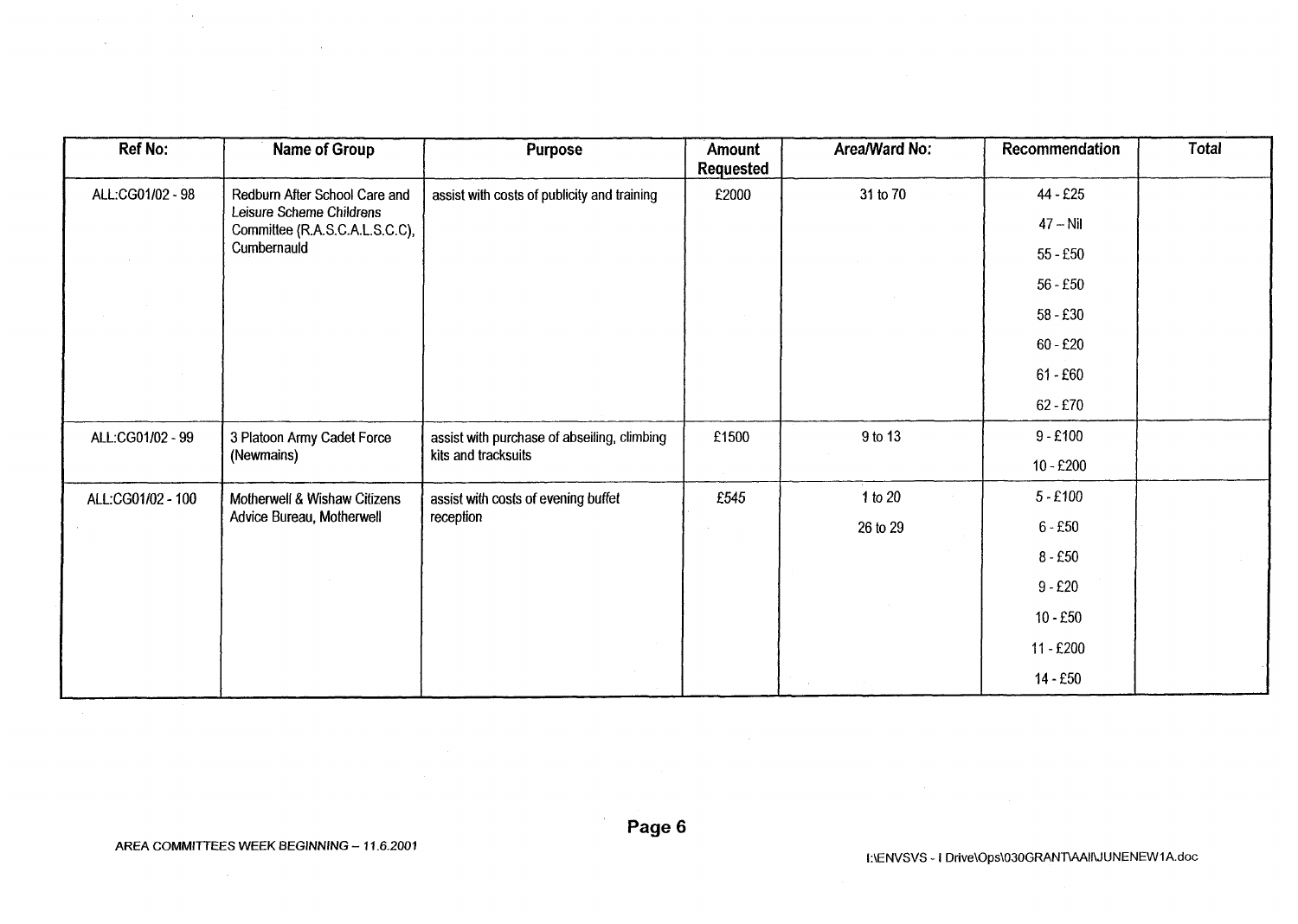<span id="page-7-0"></span>

| $\alpha$ , $\alpha$ , and $\alpha$ | $\sim 100$ km s $^{-1}$                                     |                                                                                                               |                     |                                           |                                                  |       |
|------------------------------------|-------------------------------------------------------------|---------------------------------------------------------------------------------------------------------------|---------------------|-------------------------------------------|--------------------------------------------------|-------|
| Ref No:                            | Name of Group                                               | Purpose                                                                                                       | Amount<br>Requested | Area/Ward No:                             | Recommendation                                   | Total |
| ALL:CG01/02 - 101                  | Tryst Olympic Wrestling<br>Association, Cumbernauld         | assist with costs of hall hire, travel and<br>purchase of medals and lunch                                    | £1100               | 26, 49, 53, 54, 56, 57, 58, 59,<br>60, 64 | 54 - £100<br>56 - £50                            |       |
|                                    | $\sim 10^{-1}$                                              |                                                                                                               |                     |                                           | 58 - £50<br>$60 - £100$                          |       |
| ALL:CG01/02 - 102                  | Coatbridge Historical Research<br>Group, Coatbridge         | assist with costs of publications,<br>newsletters and purchase of microphone,<br>tape recorder and stationery | £800                | 31 to 40, 43, 47                          | 34 - £40<br>$35 - £50$<br>36 - £200 and continue |       |
|                                    |                                                             |                                                                                                               |                     |                                           | 38 - £100<br>$47 - Nil$                          |       |
| ALL:CG01/02 - 103                  | Jerviston Amateur Boxing and<br>Recreation Club, Motherwell | assist with purchase of equipment                                                                             | £2000               | 2, 5, 17, 29                              | $2 - £100$<br>$5 - £50$                          |       |
| ALL:CG01/02 - 104                  | Retired NUM Branch,<br>Moodiesburn                          | assist with costs of insurance for mini bus<br>and purchase of new tyres                                      | £600                | 45, 67, 68, 69, 70                        | $67 - £125$<br>68 - £100                         |       |
| ALL:CG01/02 - 105                  | Airdrie Services Club, Airdrie                              | assist with costs of social events                                                                            | £900                | 31 to 52                                  | 70 - £50<br>42 - £100<br>44 - £50                |       |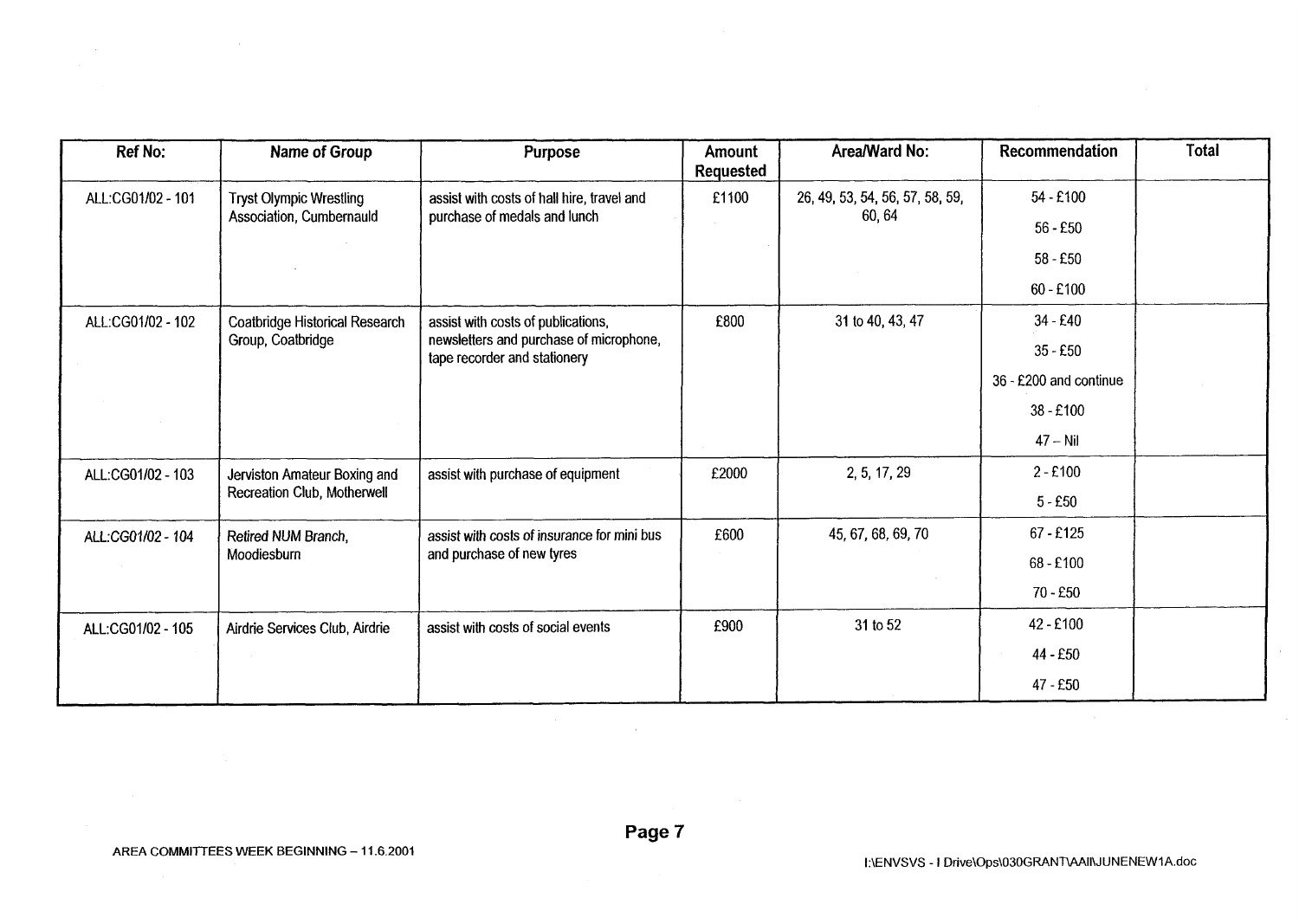| <b>Ref No:</b>    | Name of Group                     | <b>Purpose</b>                                                                                                                               | Amount<br>Requested | Area/Ward No:          | Recommendation         | <b>Total</b> |
|-------------------|-----------------------------------|----------------------------------------------------------------------------------------------------------------------------------------------|---------------------|------------------------|------------------------|--------------|
| ALL:CG01/02 - 106 | Northburn Community Park          | assist with costs of design and planning<br>fees with the aim of receiving planning<br>permission for the development of a<br>community park | £800                | 33, 34, 41, 42, 45, 47 | 41 - £300 and continue |              |
|                   | Development Committee,<br>Airdrie |                                                                                                                                              |                     |                        | $42 - £100$            |              |
|                   |                                   |                                                                                                                                              |                     |                        | $47 - Nil$             |              |
| ALL:CG01/02 - 137 | Muslim Boys Group, New            | assist with purchase of sports equipment                                                                                                     | £200                | 1 to 30                | $5 - £50$              |              |
|                   | Stevenston                        |                                                                                                                                              |                     |                        | $9 - £6$               |              |
|                   |                                   |                                                                                                                                              |                     |                        | $16 - Nil$             |              |
|                   |                                   |                                                                                                                                              |                     |                        | $21 - £25$             |              |
|                   |                                   |                                                                                                                                              |                     |                        | $22 - £25$             |              |
|                   |                                   |                                                                                                                                              |                     |                        | $23 - £25$             |              |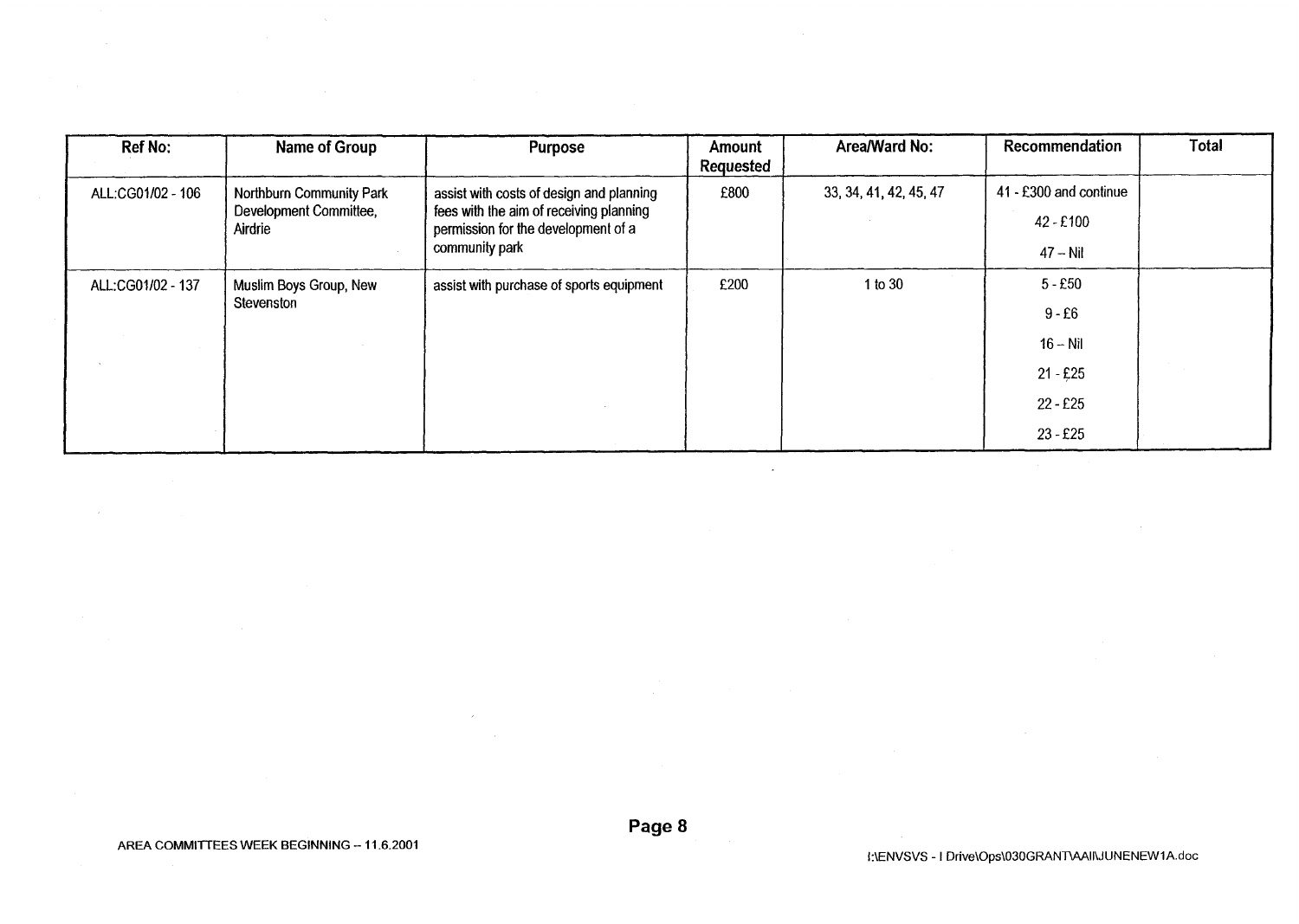# **APPLICATIONS COVERING MORE THAN ONE AREA COMMITTEE BOUNDARY**

<span id="page-9-0"></span>

| Ref No:                                       | Name of Group                                          | Purpose                                                                     | Amount<br>Requested | Area/Ward No:                                                                            | Recommendation | Total |  |  |  |
|-----------------------------------------------|--------------------------------------------------------|-----------------------------------------------------------------------------|---------------------|------------------------------------------------------------------------------------------|----------------|-------|--|--|--|
| Late Applications received Up To 13 June 2001 |                                                        |                                                                             |                     |                                                                                          |                |       |  |  |  |
|                                               |                                                        | (Area Committees should only consider applications relevant to their areas) |                     |                                                                                          |                |       |  |  |  |
| ALL:CG01/02 - 143                             | C.A.B.I.A Counselling and                              | assist with costs of planning day                                           | £435                | 2, 4, 5, 6, 10, 16, 18, 19, 21, 23,                                                      | $34 - £50$     |       |  |  |  |
|                                               | Benefits in Action, Airdrie                            |                                                                             |                     | 24, 26, 27, 28, 29, 31, 33, 34,<br>35, 36, 37, 38, 39, 41, 52, 53,<br>54, 58, 59, 67, 70 | $37 - £100$    |       |  |  |  |
| ALL:CG01/02 - 144                             | Airdrie Gardening Group, Airdrie                       | assist with costs of visits and tutors                                      | £1000               | 40, 42, 43, 49                                                                           |                |       |  |  |  |
| ALL:CG01/02 - 145                             | Comhaltas Ceoltoiri Eireann,<br>Holytown               | assist with purchase of musical instruments                                 | £2000               | 5, 6, 19, 21, 23, 27, 28, 29, 31,<br>35, 43, 50, 52                                      |                |       |  |  |  |
| ALL:CG01/02 - 146                             | North Lanarkshire Independent<br>Advice Group, Airdrie | assist with start up and running costs                                      | Unknown             | 1 to 70                                                                                  | $9$ – continue |       |  |  |  |
| ALL:CG01/02 - 147                             | <b>Charter Pensioners Association,</b><br>Motherwell   | assist with costs of day trip, holiday and<br>dinner dance                  | £500                | 1 to 5<br>7 to 14, 16                                                                    | $9 - £35$      |       |  |  |  |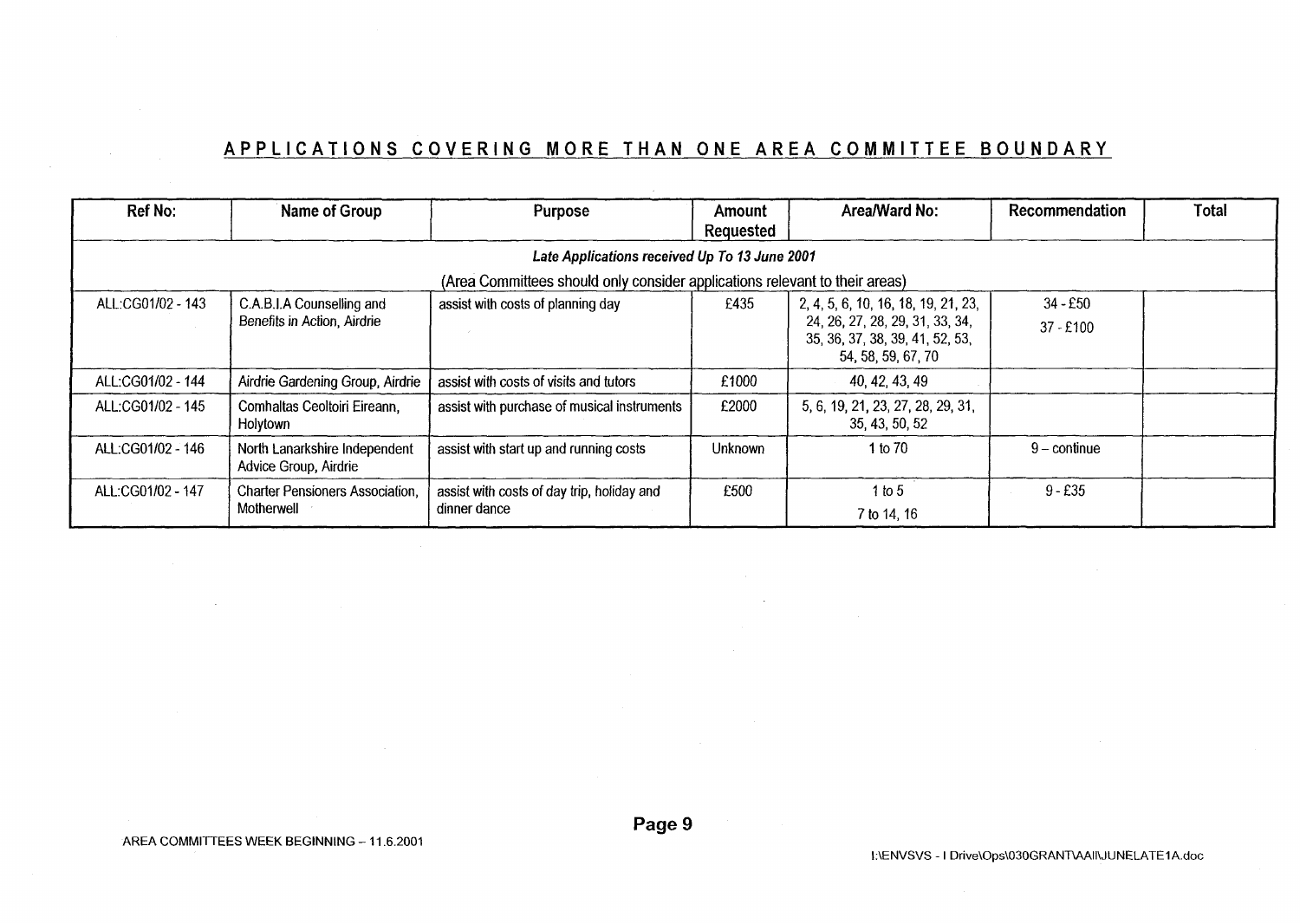## **BELLSHILL AND DISTRICT AREA COMMITTEE**

**Community Grant Applications** 

| Ref No:           | Name of Group                                                             | Purpose                                                                                              | Amount<br>Requested | Area/Ward No:          | Recommendation                                                     | Total |  |  |  |  |
|-------------------|---------------------------------------------------------------------------|------------------------------------------------------------------------------------------------------|---------------------|------------------------|--------------------------------------------------------------------|-------|--|--|--|--|
|                   | <b>Continued Applications</b>                                             |                                                                                                      |                     |                        |                                                                    |       |  |  |  |  |
| BEL:CG00/01 - 566 | Newarthill Parish Church,<br>Newarthill                                   | assist with cost of extension to church hall<br>for kitchen and toilets<br>(previously awarded £825) | £2000               | 29                     |                                                                    |       |  |  |  |  |
| BEL:CG00/01 - 589 | Viewpark Lunch Club (Old<br>Peoples Welfare Club),<br>Viewpark            | assist with costs of meals, travel, cleaning<br>materials and photocopying                           | £377.20             | 23                     | $22 - £50$<br>$23 - £250$                                          | £300  |  |  |  |  |
| BEL:CG00/01 - 614 | Enable, Bellshill & District<br><b>Branch</b>                             | assist with costs of hall rent<br>(previously awarded £160)                                          | £350                | 22, 23, 24, 26, 27, 29 | $24 - £60$<br>$26 - £50$                                           |       |  |  |  |  |
| BEL:CG00/01 - 651 | <b>Bellshill &amp; District Retired</b><br>Miners NUM Scotland, Bellshill | assist with costs of transport<br>(previously awarded £150)                                          | <b>Unknown</b>      | 22, 23, 24, 25, 26     | $21 - £50$<br>22 - £100<br>$23 - £200$<br>$24 - E50$<br>$26 - £50$ |       |  |  |  |  |
| BEL:CG00/01 - 660 | Burnhead Parents Association,<br>Uddingston                               | assist with costs of sports equipment,<br>playground equipment, trips and bike racks                 | £1000               | 23                     |                                                                    |       |  |  |  |  |

**N.6 Continued applications which do not attract a recommendation to fund will receive no further consideration, and accordingly applicants will be advised of a nil award.** 

**[Page 1](#page-1-0)** 

<span id="page-10-0"></span> $\mathbf{\hat{x}}$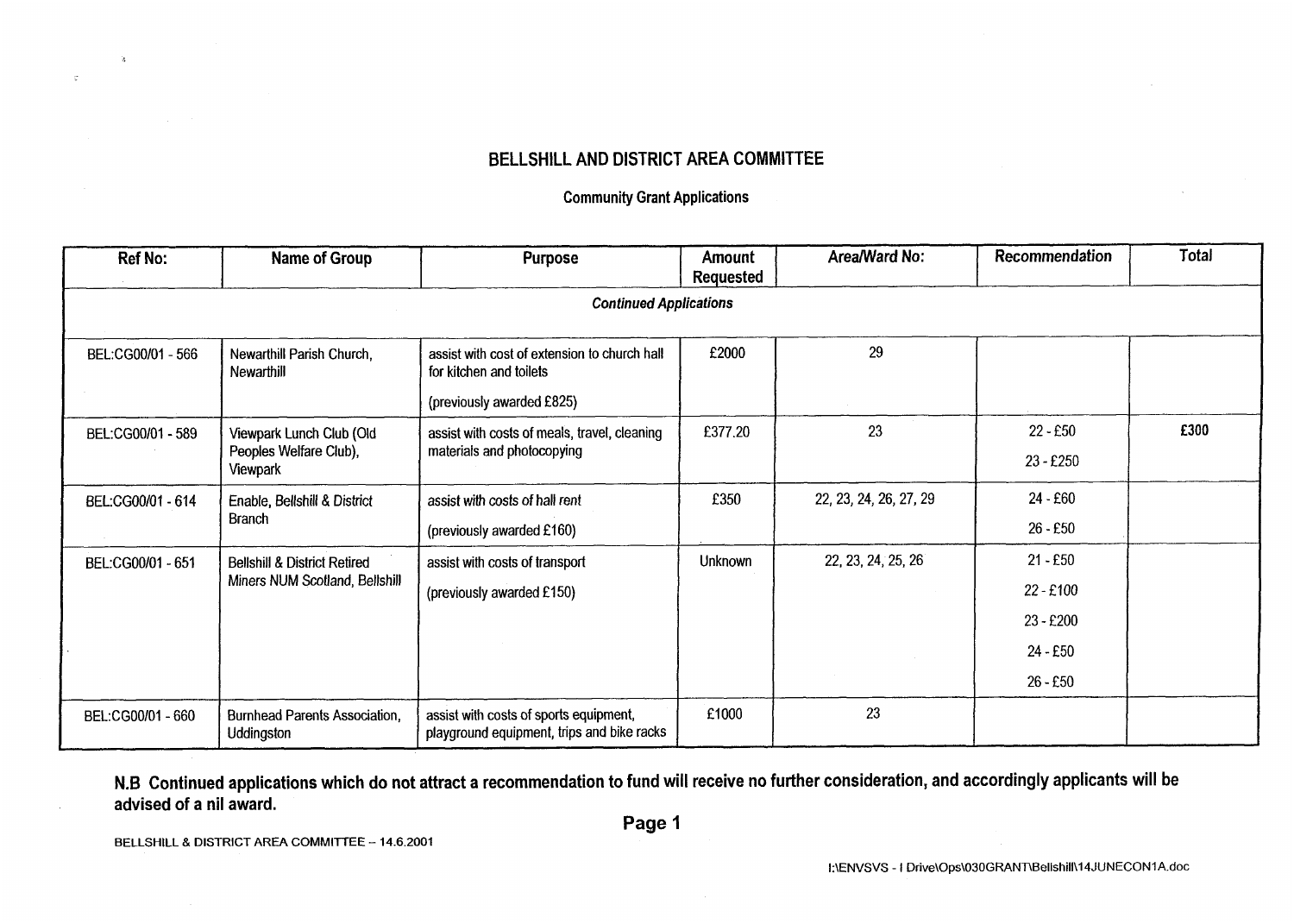| Ref No:           | Name of Group                                   | <b>Purpose</b>                                      | Amount<br>Requested | Area/Ward No: | Recommendation | Total |
|-------------------|-------------------------------------------------|-----------------------------------------------------|---------------------|---------------|----------------|-------|
| BEL:CG00/01 - 707 | Burnhead Bowling Club,                          | assist with costs of decorating inside and          | £1500               | 23            | $21 - £150$    | £550  |
|                   | Viewpark                                        | painting outside of club house                      |                     |               | 22 - £150      |       |
|                   |                                                 |                                                     |                     |               | $23 - £250$    |       |
| BEL:CG01/02 - 15  | Bujin Karate Club, Uddingston                   | assist with purchase of equipment                   | £400                | 22, 23        | $22 - £100$    | £200  |
|                   |                                                 | (previously awarded £200)                           |                     |               | 23 - £100      |       |
| BEL:CG01/02 - 16  | Kew Gardens Senior Citizens<br>Club, Uddingston | assist with costs of outings and Christmas<br>meals | £500                | 22            | 22 - £300      | £300  |

**N.B Continued applications which do not attract a recommendation to fund will receive no further consideration, and accordingly applicants will be advised of a nil award.** 

**[Page](#page-2-0) 2** 

**BELLSHILL** €i **DISTRICT AREX COMMITTEE** - **14.6.2001**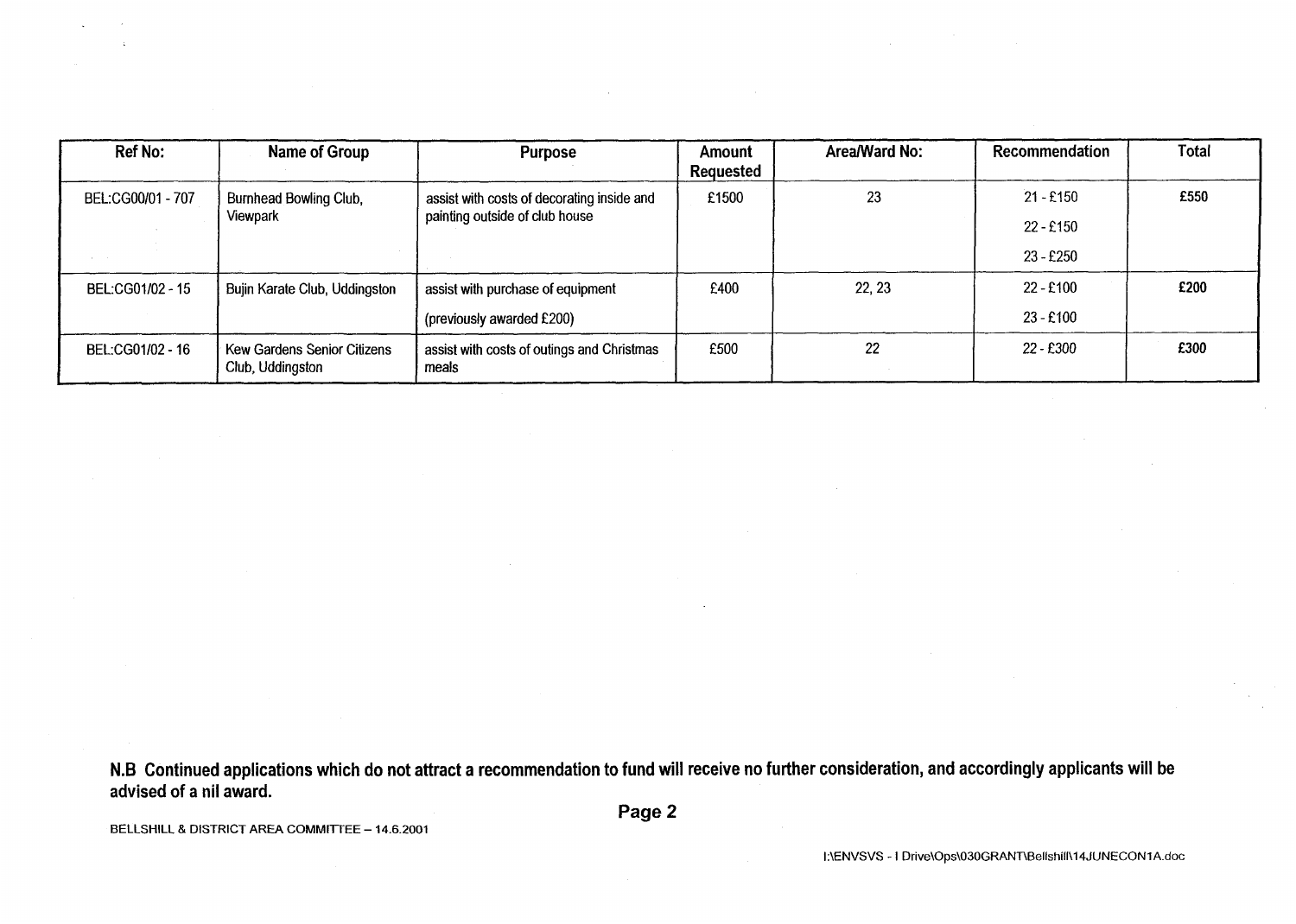## **BELLSHILL AND DISTRICT AREA COMMITTEE**

### **COMMUNITY GRANT APPLICATIONS**

| $\label{eq:2.1} \mathcal{B} = \left\{ \begin{array}{ll} \mathcal{B} & \text{if} \quad \mathcal{B} & \text{if} \quad \mathcal{B} \\ \mathcal{B} & \text{if} \quad \mathcal{B} & \text{if} \quad \mathcal{B} \\ \mathcal{B} & \text{if} \quad \mathcal{B} & \text{if} \quad \mathcal{B} \end{array} \right. \right.$                                                                                                                                        |                                                                                         |                                                                                                              |           | $\mathcal{L}(\mathcal{L}(\mathcal{L}))$ and $\mathcal{L}(\mathcal{L}(\mathcal{L}))$ . The contribution of the contribution of $\mathcal{L}(\mathcal{L})$ |                        |       |
|-----------------------------------------------------------------------------------------------------------------------------------------------------------------------------------------------------------------------------------------------------------------------------------------------------------------------------------------------------------------------------------------------------------------------------------------------------------|-----------------------------------------------------------------------------------------|--------------------------------------------------------------------------------------------------------------|-----------|----------------------------------------------------------------------------------------------------------------------------------------------------------|------------------------|-------|
| $\label{eq:2.1} \frac{d}{dt} \left( \frac{d}{dt} \right) = \frac{1}{2} \left( \frac{d}{dt} \right) \left( \frac{d}{dt} \right) = \frac{1}{2} \left( \frac{d}{dt} \right) \left( \frac{d}{dt} \right) = \frac{1}{2} \left( \frac{d}{dt} \right) = \frac{1}{2} \left( \frac{d}{dt} \right) = \frac{1}{2} \left( \frac{d}{dt} \right) = \frac{1}{2} \left( \frac{d}{dt} \right) = \frac{1}{2} \left( \frac{d}{dt} \right) = \frac{1}{2} \left( \frac{d}{dt}$ | $\mathcal{L}^{\text{max}}_{\text{max}}$ , where $\mathcal{L}^{\text{max}}_{\text{max}}$ |                                                                                                              |           |                                                                                                                                                          |                        |       |
| $\label{eq:2.1} \mathcal{L}(\mathcal{L}^{\text{max}}_{\mathcal{L}}(\mathcal{L}^{\text{max}}_{\mathcal{L}}),\mathcal{L}^{\text{max}}_{\mathcal{L}}(\mathcal{L}^{\text{max}}_{\mathcal{L}}))$                                                                                                                                                                                                                                                               |                                                                                         | $\mathcal{L}^{\mathcal{L}}(\mathcal{L}^{\mathcal{L}}(\mathcal{L}^{\mathcal{L}}(\mathcal{L}^{\mathcal{L}})))$ |           |                                                                                                                                                          |                        |       |
|                                                                                                                                                                                                                                                                                                                                                                                                                                                           |                                                                                         | BELLSHILL AND DISTRICT AREA COMMITTEE                                                                        |           |                                                                                                                                                          |                        |       |
|                                                                                                                                                                                                                                                                                                                                                                                                                                                           |                                                                                         |                                                                                                              |           |                                                                                                                                                          |                        |       |
|                                                                                                                                                                                                                                                                                                                                                                                                                                                           |                                                                                         |                                                                                                              |           |                                                                                                                                                          |                        |       |
|                                                                                                                                                                                                                                                                                                                                                                                                                                                           |                                                                                         | <b>COMMUNITY GRANT APPLICATIONS</b>                                                                          |           |                                                                                                                                                          |                        |       |
| Ref No:                                                                                                                                                                                                                                                                                                                                                                                                                                                   |                                                                                         |                                                                                                              | Amount    | Area/Ward No:                                                                                                                                            | Recommendation         |       |
|                                                                                                                                                                                                                                                                                                                                                                                                                                                           | Name of Group                                                                           | Purpose                                                                                                      | Requested |                                                                                                                                                          |                        |       |
|                                                                                                                                                                                                                                                                                                                                                                                                                                                           |                                                                                         | New Applications Received Up to 1 June 2001                                                                  |           |                                                                                                                                                          |                        | Total |
|                                                                                                                                                                                                                                                                                                                                                                                                                                                           | <b>Bellshill West Church Senior</b><br>Citizens Group, Bellshill                        | assist with activities and outings throughout<br>the year                                                    | £200      | 25, 26, 30                                                                                                                                               | 26 - £50               |       |
|                                                                                                                                                                                                                                                                                                                                                                                                                                                           | New Stevenston Primary PTA,                                                             | assist with purchase of computer hardware                                                                    | £500      | 28                                                                                                                                                       |                        |       |
|                                                                                                                                                                                                                                                                                                                                                                                                                                                           | New Stevenston<br>General Motors Senior Citizens,                                       | and software<br>assist with costs of annual outing                                                           | £200      | 27                                                                                                                                                       |                        |       |
| BEL:CG01/02 - 56<br>BEL:CG01/02 - 57<br>BEL:CG01/02 - 58                                                                                                                                                                                                                                                                                                                                                                                                  | Holytown                                                                                |                                                                                                              |           |                                                                                                                                                          |                        |       |
| BEL:CG01/02 - 59                                                                                                                                                                                                                                                                                                                                                                                                                                          | Bellshill (South) Senior Citizens<br>Club, Bellshill                                    | assist with costs of day trip                                                                                | £400      | 25, 26                                                                                                                                                   | 26 - £200              |       |
|                                                                                                                                                                                                                                                                                                                                                                                                                                                           | <b>Viewpark Family Centre</b>                                                           | assist with costs of rent, sundries, creche                                                                  | £2000     | 22, 23                                                                                                                                                   | 22 - £250              | £500  |
|                                                                                                                                                                                                                                                                                                                                                                                                                                                           | Association, Viewpark                                                                   | workers and tutors                                                                                           |           |                                                                                                                                                          | 23 - £250              |       |
|                                                                                                                                                                                                                                                                                                                                                                                                                                                           | Tannochside Senior Citizens,                                                            | assist with costs of transport for annual                                                                    | £500      | 21, 23, 24                                                                                                                                               | 21 - £250              | £500  |
|                                                                                                                                                                                                                                                                                                                                                                                                                                                           | Uddingston                                                                              | outing                                                                                                       |           |                                                                                                                                                          | 22 - £100              |       |
|                                                                                                                                                                                                                                                                                                                                                                                                                                                           |                                                                                         |                                                                                                              |           |                                                                                                                                                          | 23 - £150              |       |
| BEL:CG01/02 - 60<br>BEL:CG01/02 - 61<br>BEL:CG01/02 - 123                                                                                                                                                                                                                                                                                                                                                                                                 | The Guild Viewpark Parish                                                               | assist with purchase of chairs                                                                               | £1000     | 21, 22, 23                                                                                                                                               | 21 - £200              | £500  |
|                                                                                                                                                                                                                                                                                                                                                                                                                                                           | Church, Uddingston                                                                      |                                                                                                              |           |                                                                                                                                                          | 22 - £200<br>23 - £100 |       |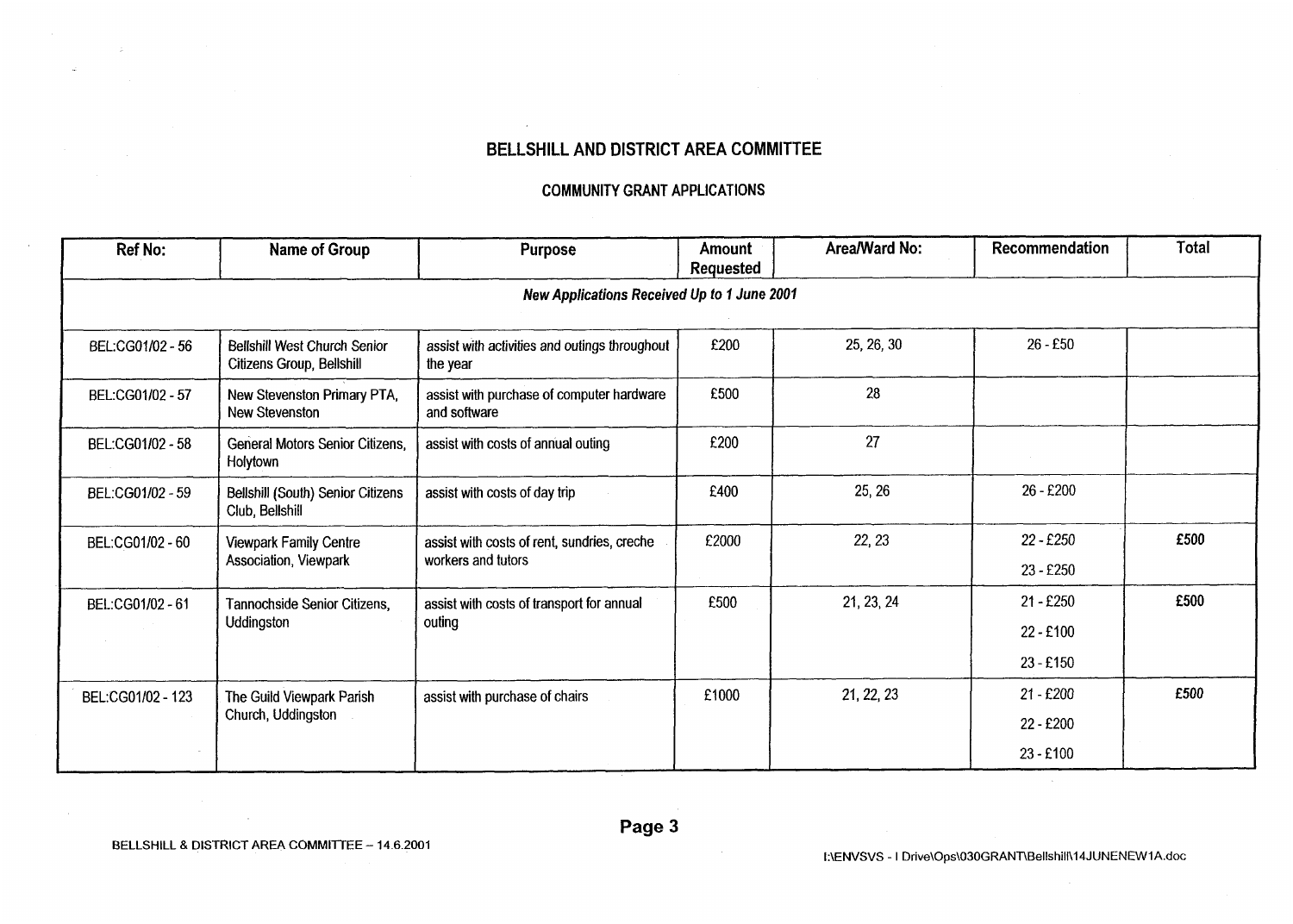| <b>Ref No:</b>    | Name of Group                                      | Purpose                                                                              | Amount<br>Reauested | Area/Ward No:  | Recommendation | Total |  |
|-------------------|----------------------------------------------------|--------------------------------------------------------------------------------------|---------------------|----------------|----------------|-------|--|
| BEL:CG01/02 - 124 | Solitaire Lone Parent Steering<br>Group, Bellshill | assist with general running costs, creche<br>workers, administration and hospitality | £2000               | 22, 25, 26, 30 |                |       |  |
| BEL:CG01/02 - 130 | Bothwellhaugh Memorial,<br>Bellshill               | assist with costs of entertainment and<br>buffet for annual dance                    | £400                | 25             | 25 - £400      | £400  |  |